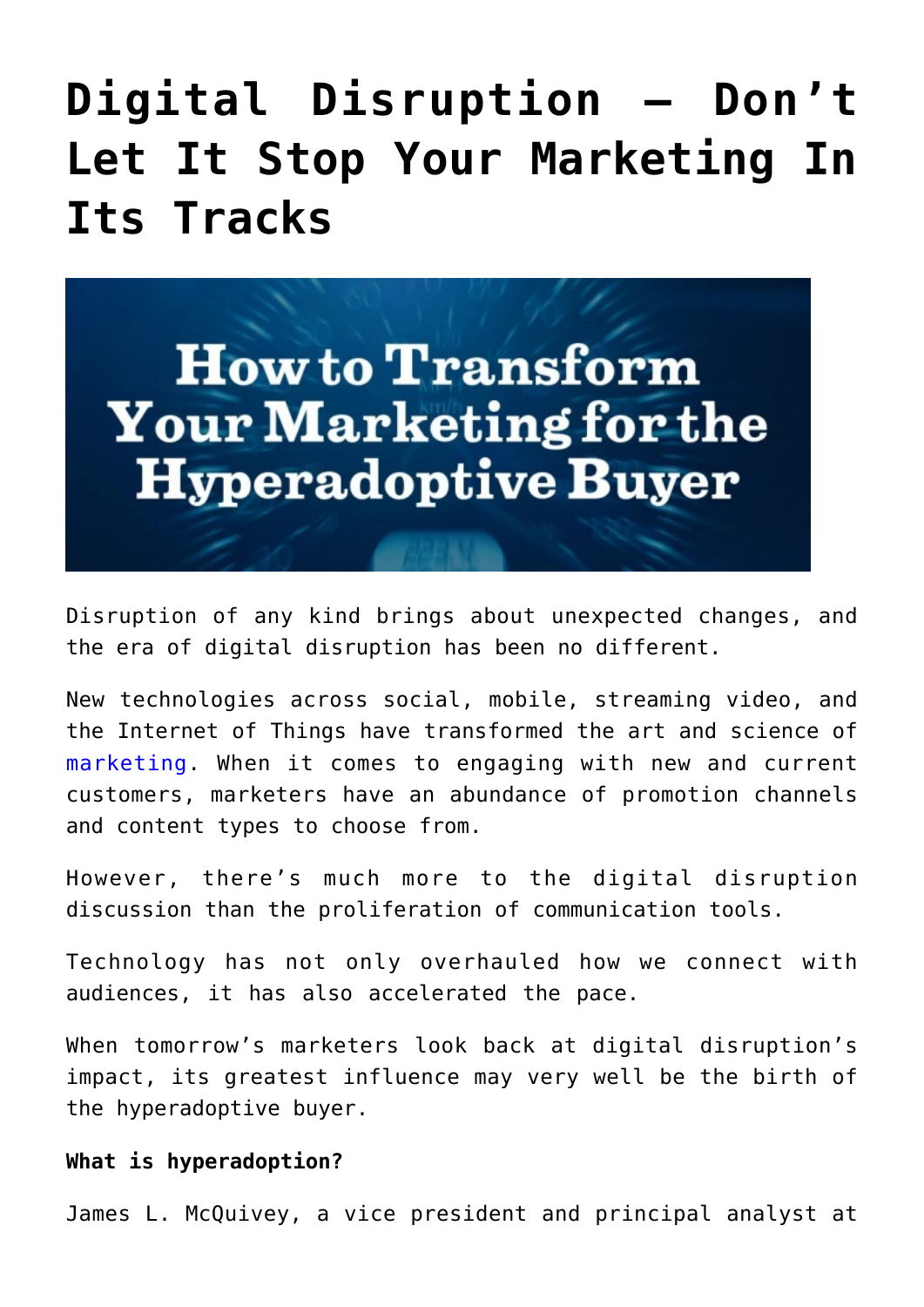Forrester Research and one of the featured speakers during [PR](https://bit.ly/fastpacedmarketing) [Newswire's next livestream event](https://bit.ly/fastpacedmarketing), introduced the idea of "hyperadoption" in 2015.

In his article [Will People Really Do That? Hyperadoption Says](https://blogs.forrester.com/james_mcquivey/15-04-27-will_people_really_do_that_hyperadoption_says_yes) [Yes,](https://blogs.forrester.com/james_mcquivey/15-04-27-will_people_really_do_that_hyperadoption_says_yes) James outlines digital disruption's impact on buyer behaviors, namely the elimination of "the triggers that would normally have caused us to put on the skeptical brakes, the brakes that used to explain why adoption was hard and slow."

Because audiences and customers are much more willing to drop their fear of change, they now want *and* expect it.

In the research referenced in his article, James details how adoption readiness is 5Xs higher today than a decade ago. Furthermore, he forecasts the next decade will "generate *an order of magnitude* more change in your life than the past 10 years did."

## **What does hyperadoption mean for marketers?**

The quickening speed of technological development and audience expectations have placed buyers squarely at the center of brand strategy.

Marketing executives and their teams must be prepared to deliver products and content more often and more quickly. And those products and content must seamlessly align with audiences' needs.

If your marketing strategy is going to succeed, you must continually:

- Know what your buyers are thinking today
- Predict what they'll want tomorrow
- Reflect that mindset in your message

During a recent [CMO Council webcast,](https://www.cmocouncil.org/webcast.php?id=85) Ken Wincko, PR Newswire's senior vice president of marketing, emphasized analytics' role in staying ahead of audience needs.